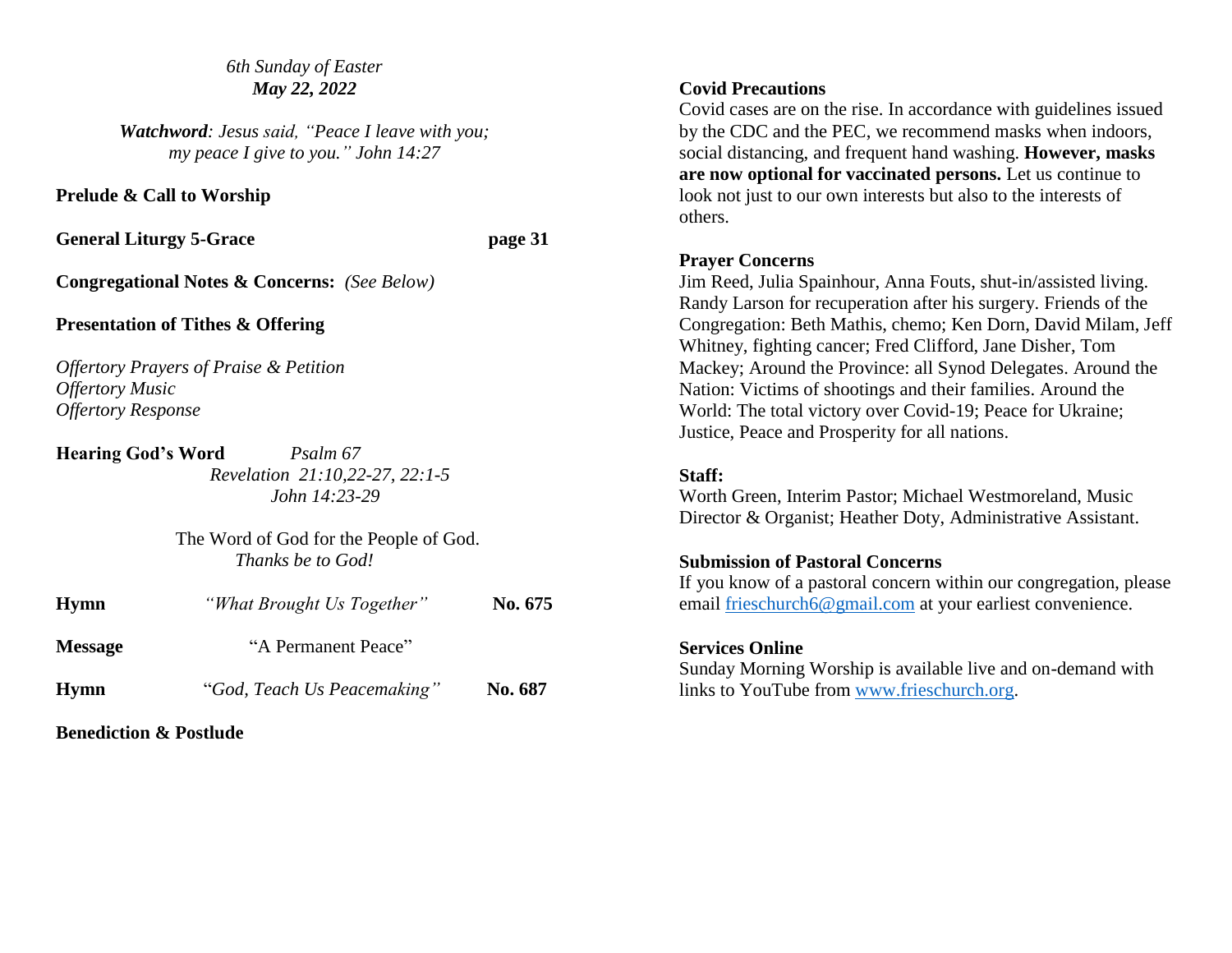#### **Calendar of Events**

**Today** 11:00 a.m. Worship

**Next Sunday** 11:00 a.m. Worship

**Today's Board Members:** Monroe Bowles & Mark Lamb

**Next Sunday's Board Members:** Monroe Bowles & George Lamb (recycle)

**Attendance Sunday Worship (5/15/2022):** 41

# **Fries Memorial Moravian Church**

*May 22, 2022*



**251 North Hawthorne Road Winston-Salem, N.C. 27104 frieschurch.org frieschurch@gmail.com**

*The Motto: In Essentials, Unity; in Non-Essentials, Liberty; in All Things, Love."*

*The Good News: God Creates, Redeems, and Sustains, That we might respond in Faith, Love, and Hope!*